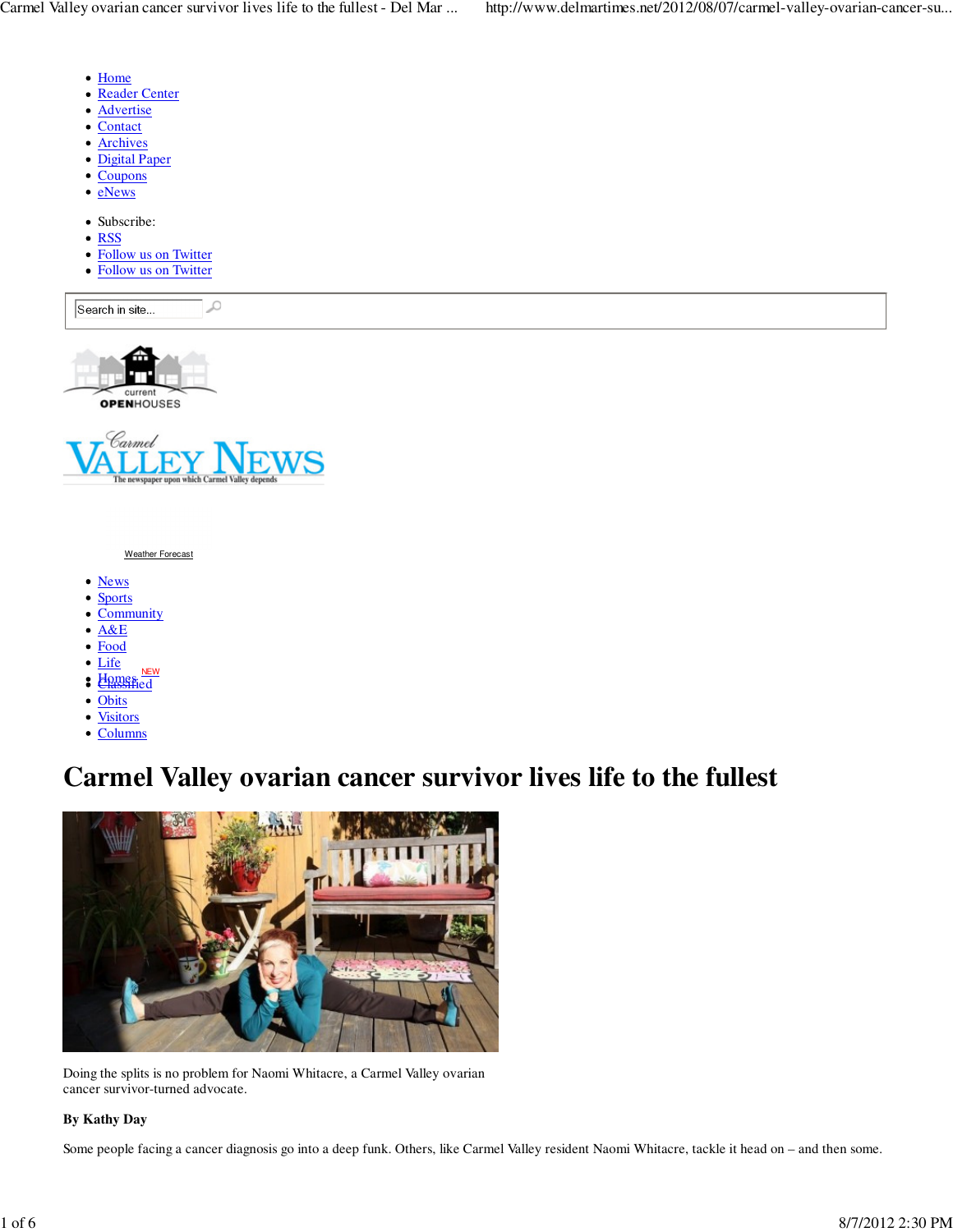Today, 10 years after finding out that she had ovarian cancer and nearly three years after learning she carried the BRCA1 gene, which has been tied to hereditary breast and ovarian cancer, she said she does three things: She's a human resources consultant, a volunteer for ovarian cancer and she lives "life joyously with friends."



Clockwise from left, survivor Cindy Breed, Councilwoman Barbara Denny, Naomi Whitacre, and survivors Kathryn van der Broek and Kathleen Murray

A self-described flower child who went to Woodstock and put herself through college as a go-go girl, today she does yoga, spins, hikes, takes classes at the Bar Method in Solana Beach and loves to entertain at her "Round Table" dinners where friends "talk about anything and everything in life."

She uses her own experience — and boundless energy — to inform others about ovarian cancer. And she's not just focused on assisting other survivors, but helps medical students, nurses and nurse practitioners understand what patients need. She also advocates for genetic testing and individualized treatments through the Clearity Foundation.

Oh, and in her "spare" time, she recently went on a three-week mission to assist AIDS-related orphans in Kenya.

Listen to the story about her cancer diagnosis and you'll identify with her special appreciation for life.

"Fortunately, the cancer was accidentally discovered," she said on a recent afternoon sitting in her sun-bathed Carmel Valley home.

She had been working out on the beach, but when she got home, she walked in the door with a 103-degree fever. Immediately she called her doctor, Lawrence Schlitt of Scripps Health. "I think he saved my life," she said.

And her own decision eight years later to have genetic screening done to see if she had the BRCA1 gene likely saved her sisters' lives, she added.

When she learned she had the gene, Whitacre immediately had a double mastectomy. After sharing the news with her sisters, her middle sister had her ovaries removed; when her baby sister went in to have her ovaries removed, they found high-grade fallopian cancer.

Soon, all three sisters are heading for Paris to celebrate Whitacre's 65th birthday and their own lives.

Needless to say, she's become an advocate for genetic testing.

Early testing, knowing your body and demanding answers from doctors have become her watchwords.

"Put yourself first instead of taking care of everyone else," she said.

When she fell ill after that workout on the beach that day 10 years ago, her doctor said he suspected appendicitis and told her to get to the hospital immediately, but she replied that she was too busy. Set to leave for Europe and teaching classes in human resources at UCSD, she just couldn't be bothered, she said.

"He said no, go now," she said. "I was reluctant and annoyed" but headed for Scripps anyway.

An MRI of her abdomen to check for appendicitis revealed a cantaloupe-sized tumor that had formed around a fibrotic ovarian cyst. Three days later Dr. Conlay Lacy and Dr. Bridgette Duggan removed the growth, which turned out to be stage 2C ovarian cancer.

That was followed by extensive intravenous chemotherapy and a "second-look" surgery to check to see if any microcells remained in her system.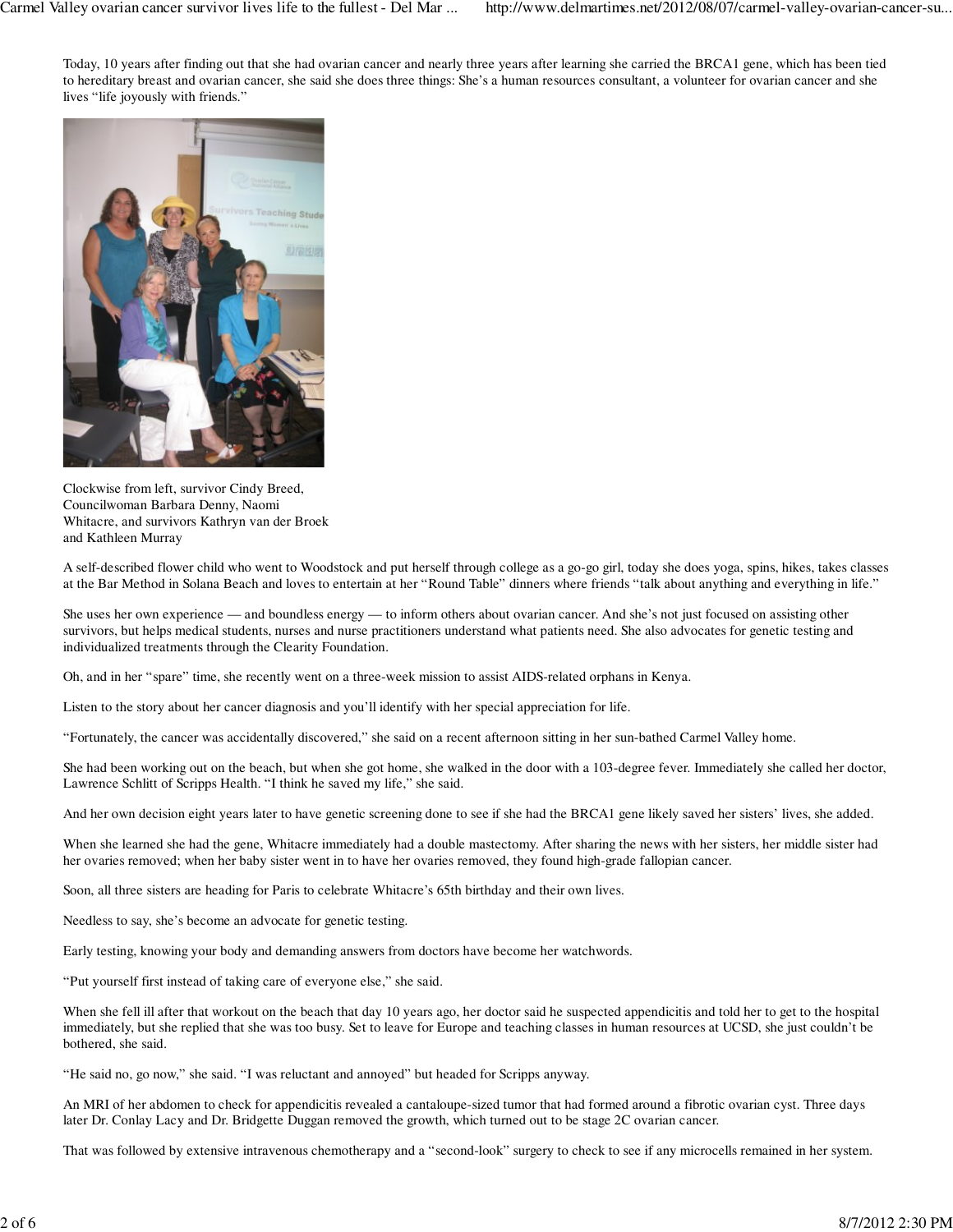Whitacre said 16,000 of the 22,000 women diagnosed each year with ovarian cancer die, but if detected early the survival rate is 90 percent to 95 percent.

The problem, she noted, is that there is no early diagnostic test – and a PAP smear doesn't test for it. Instead, research has shown that a group of symptoms can indicate the possible presence of the cancer. They include bloating, pelvic or abdominal pain, change in bowel movements, short-term weight loss or gain, and a feeling of being full after eating only a little.

"Acute onset of three or more of those over one month is highly indicative of the presence of ovarian cancer," Whitacre said, acknowledging that when she looked back at her own case, she had all of the indicators.

Many women ignore the signs, she added, because they are "classic menopause realities."

To reach a diagnosis — there are 30 variations of ovarian cancer — doctors utilize a rectal-vaginal exam, a transvaginal ultrasound or a sonogram or a CT scan followed by exploratory surgery in many cases.

Today the Clearity Foundation, founded by a physician diagnosed with ovarian cancer in 2008, is "on a quest to apply the knowledge of the genetic signature of ovarian cancers to improve treatment options for patients," according to its website.

Whitacre put their work in perspective: "For those that are not as fortunate, which are most women diagnosed with ovarian cancer, we need to be able to prioritize the next chemo choice from the various options. There are multiple chemotherapy options and now clinical trial choices. We should do better than guessing for next-in-line treatment."

Adding that "molecular profiling is now common on many cancers," she emphasized that "Clearity has brought this to ovarian cancer at no charge to the patient."

In addition to spreading the word about Clearity, Whitacre facilitates a group of survivors who speak to third-year medical students at UCSD, as well as nurses and nurse practitioners in training to help them connect the disease with the person.

"We are the first patients they will talk to in their educational process," she said. "They are interested in our stories and how we found out, as well has how to tell us (patients that they have cancer) and how to treat us," she said.

Eighty medical schools are involved in the program through the Ovarian Cancer National Alliance.

Whitacre, who lived in New York and developed drug education programs for the New York City schools, moved to Carmel Valley 36 years ago when her son - now a "wonderfully, ethical, kind and brilliant quantum physicist" - was born. After arriving here, she tried to find similar work but instead took a position as a temporary receptionist in a personnel department. She rose to become senior vice president of human resources, retiring in 2005.

But "retired" she's not. At 63, she's a fireball who can still do the splits and just wants women to pay attention to their health.

"When you think something is wrong, it probably is," she said.

#### **For more information:**

- http://www.clearityfoundation.org/
- http://www.ovariancancer.org/

**Share this:** Like  $\leq 0$  **Tweet**  $\leq 2$  **Email** Share

Related posts:

- 1. Cancer survivor fights for awareness
- 2. Survivor Beach event in La Jolla calls attention to fight against cancer
- 3. Woman's life saved after car crash in Carmel Valley
- 4. Carmel Valley teen tells of life-changing Rwanda trip
- 5. Carmel Valley surgeon performs life-altering operations overseas

**Short URL**: http://www.delmartimes.net/?p=38474

Posted by Staff on Aug 7, 2012. Filed under Carmel Valley, Featured Story, News, carmel valley. You can follow any responses to this entry through the RSS 2.0. You can leave a response or trackback to this entry

# Comments

Login

There are no comments posted yet. Be the first one!

Post a new comment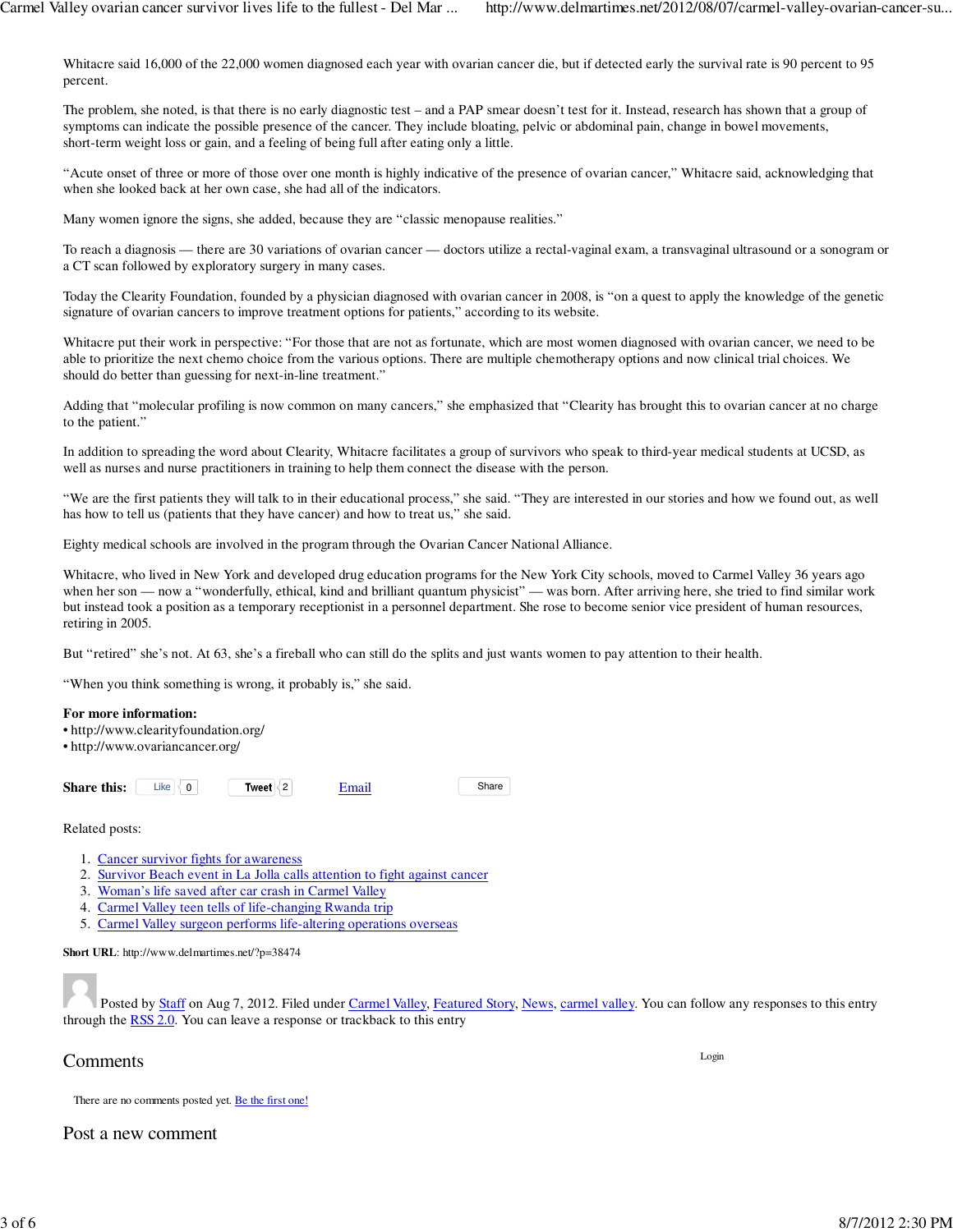| Email                   | Website (optional)                                               |
|-------------------------|------------------------------------------------------------------|
| Not displayed publicly. | If you have a website, link to it here.<br><b>Submit Comment</b> |
|                         |                                                                  |



## **Recent Entries**

- Del Mar revitalization plan gets city council go-ahead
- Patricia Kramer 17176 Blue Skies Ridge
- Carmel Valley ovarian cancer survivor lives life to the fullest
- Del Mar home to the state's most earth-friendly house
- Janet McMahon 5025 Caminito Exquisito

## **Archives**

Select Month

## **Facebook**



## **Blogroll**

- La Jolla Light
- Rancho Santa Fe Review
- The Pomerado News Group
- The Ramona Sentinel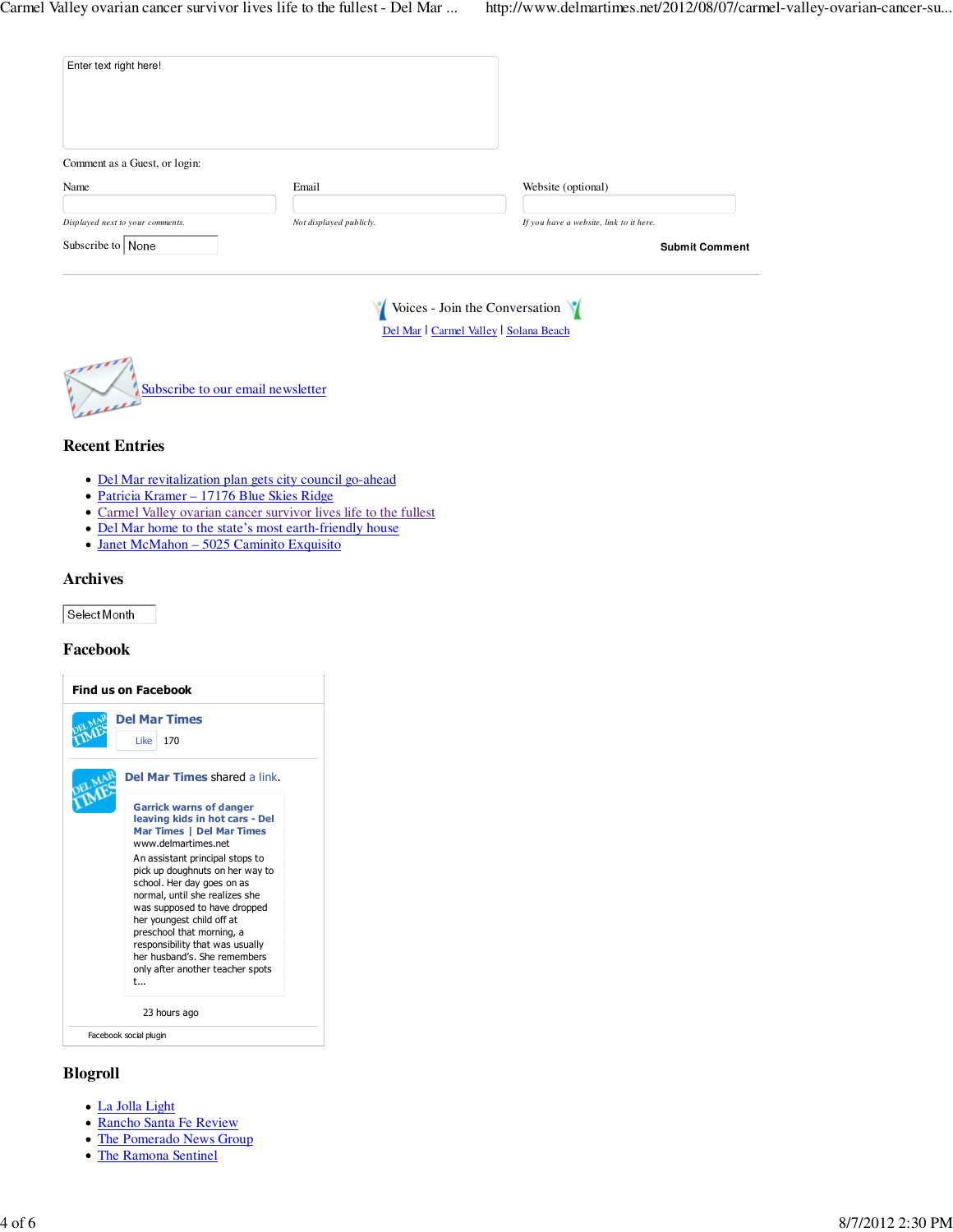

**Submit Your Photos Here >>>**

**Bottom Buttons 1**

**Bottom Buttons 2**

**Bottom Buttons 3**

**Bottom Buttons 4**

**Bottom Buttons 5**

**Bottom Buttons 6**

LA JOLLA NEWS

# **LA JOLLA NEWS**

- Romneys requested steep tax break on La Jolla home The Romneys' asked that their 2009 assessment, \$12.24 million, be reduced to \$6.8 million, maintaining that their home had lost about 45 percent of its value in the first seven months they owned it. […]
- La Jolla real estate: low prices, inventory spur boost in San Diego new home construction Throughout the country and here in San Diego, new home construction is enjoying a notable recovery – one that industry experts attribute to increasing real estate demand and shrinking inventory. According to CNN Money, housing construction starts went up by 6.9% in June, bringing the annual rate to a four-year high of 760,000. In the face of low housing pric [...]
- Family reunited with rare cat lost while vacationing in La Jolla "It's like having my child back," the cat's owner, 22-year-old Mike Fosco, told the La Jolla Light. […]

# **RANCHO SANTA FE NEWS**

#### RANCHO SANTA FE NEWS

# **RANCHO SANTA FE NEWS**

- Rancho Santa Fe Association gives conceptual approval to proposed upgrades at The Inn New landscaping, creation of a chef's garden and enlargement of an outdoor Jacuzzi are among proposed changes by the new owners of The Inn at Rancho Santa Fe which were approved by the Rancho Santa Fe Association at a board meeting on Thursday, Aug. 2. […]
- Two suspects plead not guilty in theft of expensive Ford GT in Rancho Santa Fe Two men accused of stealing three expensive cars over the past year — including a Ford GT in Rancho Santa Fe worth at least \$250,000 pleaded not guilty Aug. 2 to 11 felony charges, including auto theft, grand theft and owning or operating a chop shop. […]
- Plans to place antenna facility at Canyon Crest Academy put on hold The San Dieguito Union High School District has put on hold plans to install a wireless communication facility atop a building at Canyon Crest Academy in Carmel Valley, according to district superintendent Ken Noah. […]
- News
	- Del Mar
	- o Carmel Valley
	- o Solana Beach
	- o Region
	- o Schools